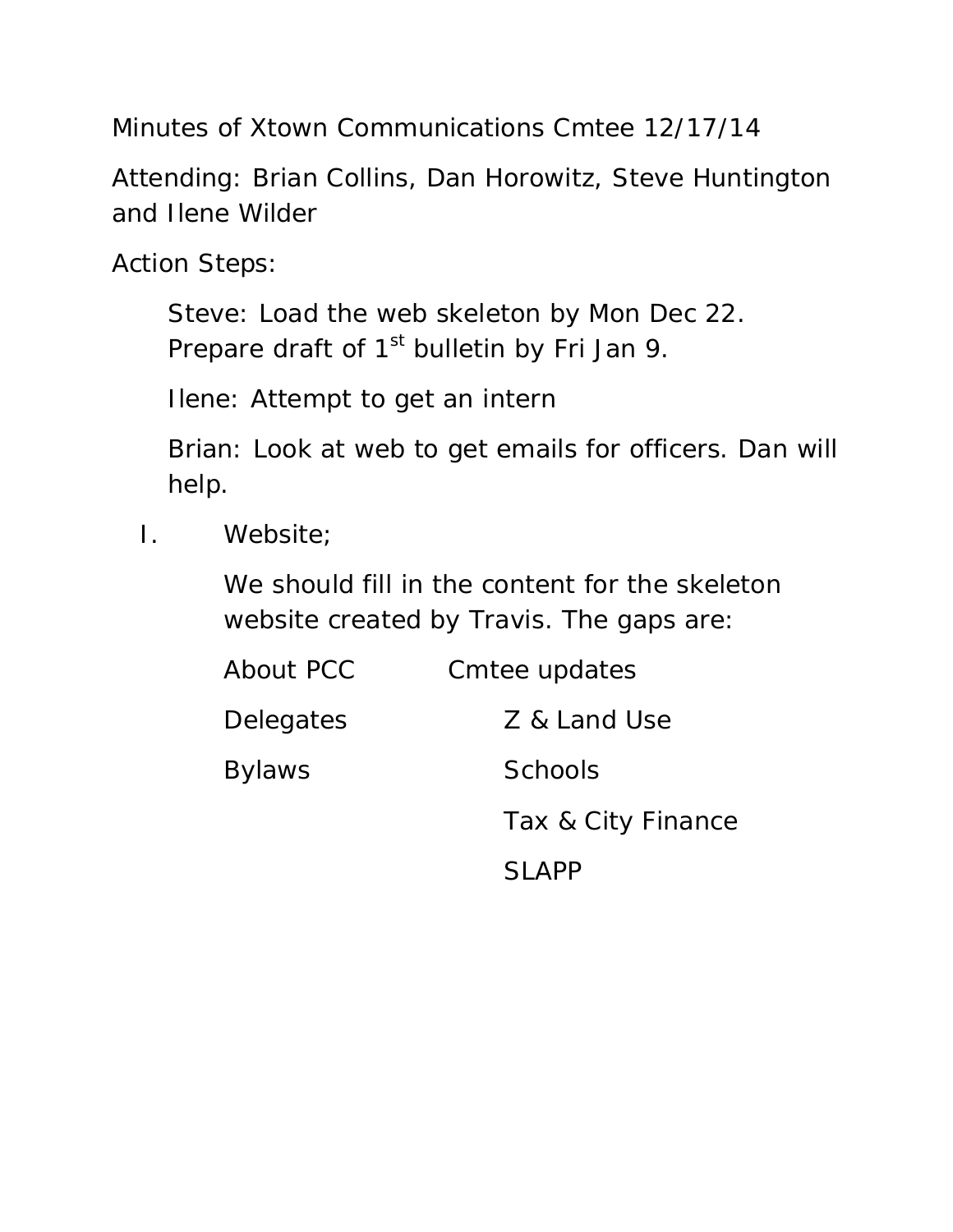## II. Two Outreach Vehicles – Bulletins & Newsltr

- A. Bulletin Used to reach delegates and officers about topical issues that arise from time to time. Currently, we only have emails for delegates who sometimes do not relay the info to board or officers so we shd attempt to get a list of officers. Brian will go on the web and try and discover emails for officers. Dan offered to give a hand.
- B. Newsltr This shd go out quarterly to all delegates AND bd members of associations. We hope to get the first one out before the next bd meeting which is Mon Jan 26. Steve undertook to circulate a draft by Jan 9 for cmtee to review.
	- 1. Report on Schools Cmttee: The two co chairs of this cmtee are too busy to report on their activities. Ilene agreed to join the cmtee to prepare reports on their activities.
	- 2. Search for Intern: Ilene will try and find an intern, perhaps at Temple, to help with writing. Dan will explore any contacts he has.